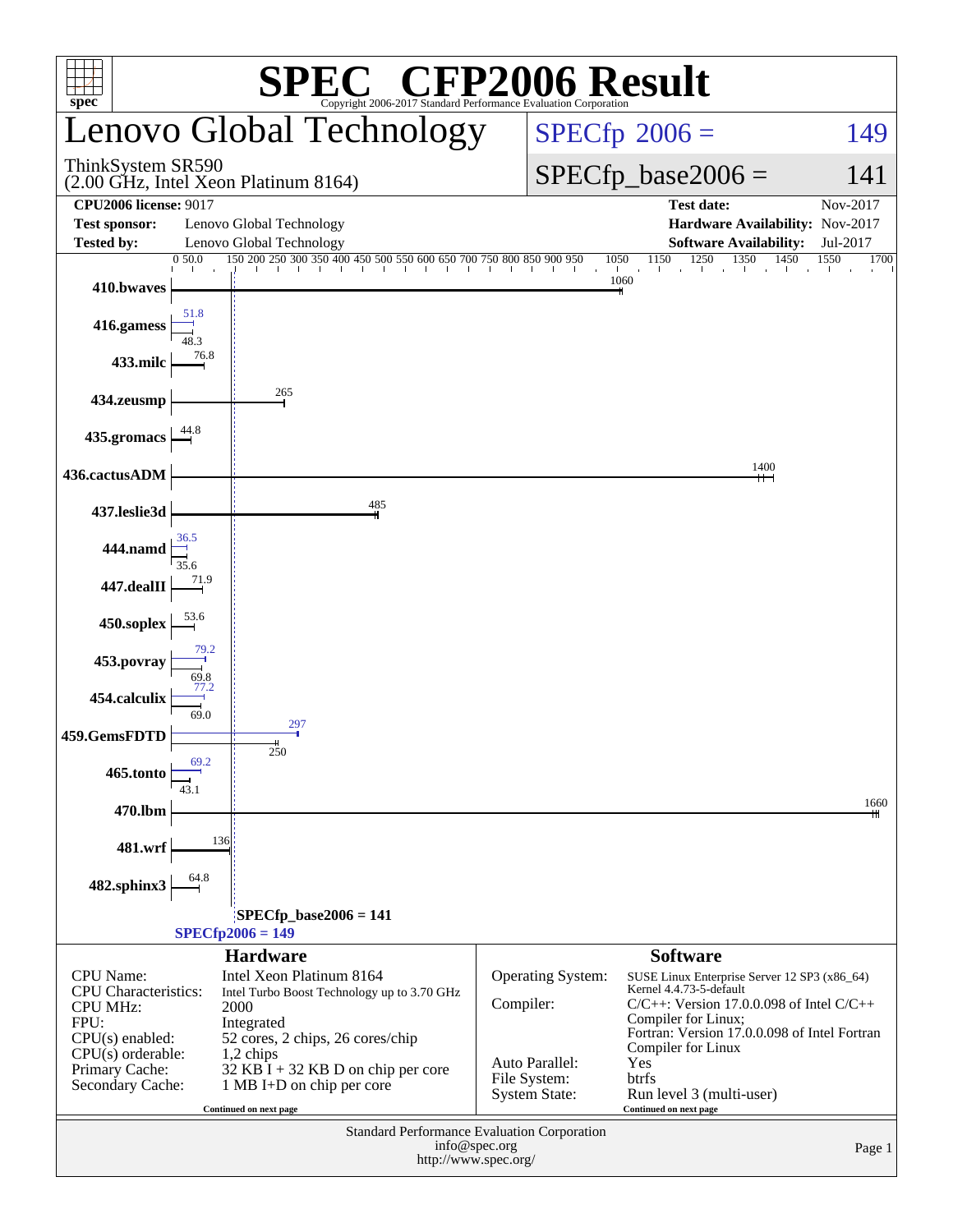

# enovo Global Technology

#### ThinkSystem SR590

(2.00 GHz, Intel Xeon Platinum 8164)

 $SPECfp2006 = 149$  $SPECfp2006 = 149$ 

### $SPECfp\_base2006 = 141$

| <b>CPU2006 license: 9017</b> |                                         |                                 | <b>Test date:</b><br>Nov-2017             |  |  |  |
|------------------------------|-----------------------------------------|---------------------------------|-------------------------------------------|--|--|--|
| <b>Test sponsor:</b>         | Lenovo Global Technology                | Hardware Availability: Nov-2017 |                                           |  |  |  |
| <b>Tested by:</b>            | Lenovo Global Technology                |                                 | <b>Software Availability:</b><br>Jul-2017 |  |  |  |
| L3 Cache:                    | $35.75 \text{ MB I+D}$ on chip per chip | <b>Base Pointers:</b>           | $64$ -bit                                 |  |  |  |
| Other Cache:                 | None                                    | Peak Pointers:                  | $32/64$ -bit                              |  |  |  |
| Memory:                      | 384 GB (12 x 32 GB 2Rx4 PC4-2666V-R)    | Other Software:                 | None                                      |  |  |  |
| Disk Subsystem:              | 1 x 800 GB SAS SSD                      |                                 |                                           |  |  |  |
| Other Hardware:              | None                                    |                                 |                                           |  |  |  |

| Results Table     |                                                                                                          |              |                |       |                |       |                |              |                |              |                |              |
|-------------------|----------------------------------------------------------------------------------------------------------|--------------|----------------|-------|----------------|-------|----------------|--------------|----------------|--------------|----------------|--------------|
|                   | <b>Base</b>                                                                                              |              |                |       |                |       | <b>Peak</b>    |              |                |              |                |              |
| <b>Benchmark</b>  | <b>Seconds</b>                                                                                           | <b>Ratio</b> | <b>Seconds</b> | Ratio | <b>Seconds</b> | Ratio | <b>Seconds</b> | <b>Ratio</b> | <b>Seconds</b> | <b>Ratio</b> | <b>Seconds</b> | <b>Ratio</b> |
| 410.bwaves        | 12.8                                                                                                     | 1060         | 12.8           | 1060  | 12.9           | 1060  | 12.8           | 1060         | <u>12.8</u>    | 1060         | 12.9           | 1060         |
| $416$ .gamess     | 405                                                                                                      | 48.3         | 405            | 48.3  | 405            | 48.3  | 378            | 51.8         | 378            | 51.8         | 378            | 51.9         |
| 433.milc          | 120                                                                                                      | 76.8         | 119            | 76.9  | 120            | 76.4  | 120            | 76.8         | 119            | 76.9         | 120            | 76.4         |
| 434.zeusmp        | 34.3                                                                                                     | 265          | 34.3           | 265   | 34.3           | 265   | 34.3           | 265          | 34.3           | 265          | 34.3           | 265          |
| $435$ .gromacs    | 159                                                                                                      | 44.8         | 159            | 44.8  | 159            | 44.8  | 159            | 44.8         | 159            | 44.8         | 159            | 44.8         |
| 436.cactusADM     | 8.42                                                                                                     | 1420         | 8.56           | 1400  | 8.64           | 1380  | 8.42           | 1420         | 8.56           | 1400         | 8.64           | 1380         |
| 437.leslie3d      | 19.4                                                                                                     | 485          | 19.7           | 478   | 19.3           | 487   | 19.4           | 485          | 19.7           | 478          | 19.3           | 487          |
| 444.namd          | 225                                                                                                      | 35.7         | 225            | 35.6  | 225            | 35.6  | 220            | 36.5         | 220            | 36.5         | 220            | 36.5         |
| $447$ .dealII     | 160                                                                                                      | 71.5         | 159            | 71.9  | 159            | 72.1  | 160            | 71.5         | 159            | 71.9         | 159            | 72.1         |
| $450$ .soplex     | 158                                                                                                      | 52.8         | 155            | 53.7  | 156            | 53.6  | 158            | 52.8         | 155            | 53.7         | 156            | 53.6         |
| $453$ .povray     | 76.1                                                                                                     | 69.9         | 76.4           | 69.6  | 76.3           | 69.8  | 67.1           | 79.3         | 67.1           | 79.2         | 67.4           | 79.0         |
| 454.calculix      | 120                                                                                                      | 69.0         | 120            | 68.9  | 120            | 69.0  | 107            | 77.3         | 107            | 77.2         | 107            | 77.1         |
| 459.GemsFDTD      | 42.4                                                                                                     | 250          | 43.4           | 245   | 42.2           | 251   | 35.8           | 297          | 35.5           | 299          | 35.9           | 296          |
| 465.tonto         | 229                                                                                                      | 43.1         | 237            | 41.6  | 227            | 43.4  | 143            | 68.8         | 142            | 69.2         | 141            | 69.5         |
| 470.1bm           | 8.27                                                                                                     | 1660         | 8.24           | 1670  | 8.32           | 1650  | 8.27           | 1660         | 8.24           | 1670         | 8.32           | 1650         |
| $ 481$ .wrf       | 82.0                                                                                                     | 136          | 81.7           | 137   | 81.9           | 136   | 82.0           | 136          | 81.7           | 137          | 81.9           | <u>136</u>   |
| $482$ .sphinx $3$ | 301                                                                                                      | 64.8         | 298            | 65.4  | 301            | 64.8  | 301            | 64.8         | 298            | 65.4         | 301            | 64.8         |
|                   | Results appear in the order in which they were run. Bold underlined text indicates a median measurement. |              |                |       |                |       |                |              |                |              |                |              |

#### **[Results Table](http://www.spec.org/auto/cpu2006/Docs/result-fields.html#ResultsTable)**

### **[Operating System Notes](http://www.spec.org/auto/cpu2006/Docs/result-fields.html#OperatingSystemNotes)**

Stack size set to unlimited using "ulimit -s unlimited"

### **[Platform Notes](http://www.spec.org/auto/cpu2006/Docs/result-fields.html#PlatformNotes)**

BIOS configuration: Choose Operating Mode set to Maximum Performance Hyper-Threading set to Disable Execute Disable Bit set to Disable MONITORMWAIT set to Enable Per Core P-state set to Disable XPT Prefetcher set to Enable LLC Deadline Alloc set to Disable Sysinfo program /home/cpu2006-1.2-ic17.0/config/sysinfo.rev6993 Revision 6993 of 2015-11-06 (b5e8d4b4eb51ed28d7f98696cbe290c1) Continued on next page

> Standard Performance Evaluation Corporation [info@spec.org](mailto:info@spec.org) <http://www.spec.org/>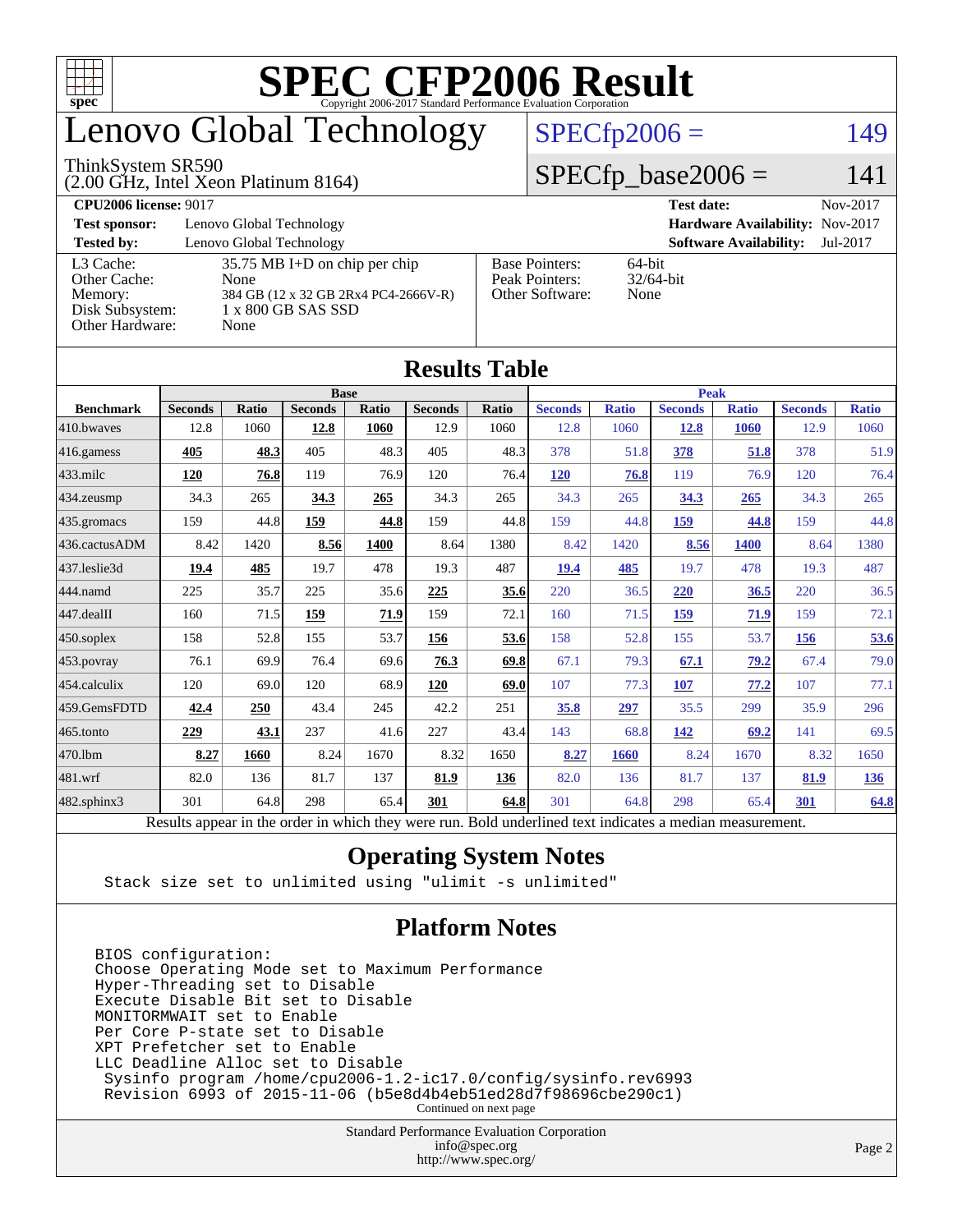

# enovo Global Technology

ThinkSystem SR590

 $SPECTp2006 = 149$ 

(2.00 GHz, Intel Xeon Platinum 8164)

 $SPECTp\_base2006 = 141$ 

**[Test sponsor:](http://www.spec.org/auto/cpu2006/Docs/result-fields.html#Testsponsor)** Lenovo Global Technology **[Hardware Availability:](http://www.spec.org/auto/cpu2006/Docs/result-fields.html#HardwareAvailability)** Nov-2017 **[Tested by:](http://www.spec.org/auto/cpu2006/Docs/result-fields.html#Testedby)** Lenovo Global Technology **[Software Availability:](http://www.spec.org/auto/cpu2006/Docs/result-fields.html#SoftwareAvailability)** Jul-2017

**[CPU2006 license:](http://www.spec.org/auto/cpu2006/Docs/result-fields.html#CPU2006license)** 9017 **[Test date:](http://www.spec.org/auto/cpu2006/Docs/result-fields.html#Testdate)** Nov-2017

#### **[Platform Notes \(Continued\)](http://www.spec.org/auto/cpu2006/Docs/result-fields.html#PlatformNotes)**

Standard Performance Evaluation Corporation [info@spec.org](mailto:info@spec.org) <http://www.spec.org/> running on SR590-1 Sun Nov 5 00:38:40 2017 This section contains SUT (System Under Test) info as seen by some common utilities. To remove or add to this section, see: <http://www.spec.org/cpu2006/Docs/config.html#sysinfo> From /proc/cpuinfo model name : Intel(R) Xeon(R) Platinum 8164 CPU @ 2.00GHz 2 "physical id"s (chips) 52 "processors" cores, siblings (Caution: counting these is hw and system dependent. The following excerpts from /proc/cpuinfo might not be reliable. Use with caution.) cpu cores : 26 siblings physical 0: cores 0 1 2 3 4 5 6 8 9 10 11 12 13 16 17 18 19 20 21 22 24 25 26 27 28 29 physical 1: cores 0 1 2 3 4 5 6 8 9 10 11 12 13 16 17 18 19 20 21 22 24 25 26 27 28 29 cache size : 36608 KB From /proc/meminfo MemTotal: 395915620 kB HugePages\_Total: 0 Hugepagesize: 2048 kB From /etc/\*release\* /etc/\*version\* SuSE-release: SUSE Linux Enterprise Server 12 (x86\_64) VERSION = 12 PATCHLEVEL = 3 # This file is deprecated and will be removed in a future service pack or release. # Please check /etc/os-release for details about this release. os-release: NAME="SLES" VERSION="12-SP3" VERSION\_ID="12.3" PRETTY\_NAME="SUSE Linux Enterprise Server 12 SP3" ID="sles" ANSI\_COLOR="0;32" CPE\_NAME="cpe:/o:suse:sles:12:sp3" uname -a: Linux SR590-1 4.4.73-5-default #1 SMP Tue Jul 4 15:33:39 UTC 2017 (b7ce4e4) x86\_64 x86\_64 x86\_64 GNU/Linux run-level 3 Nov 4 16:29 SPEC is set to: /home/cpu2006-1.2-ic17.0 Filesystem Type Size Used Avail Use% Mounted on<br>
/dev/sdb2 btrfs 744G 136G 608G 19% /home /dev/sdb2 btrfs 744G 136G 608G 19% /home Continued on next page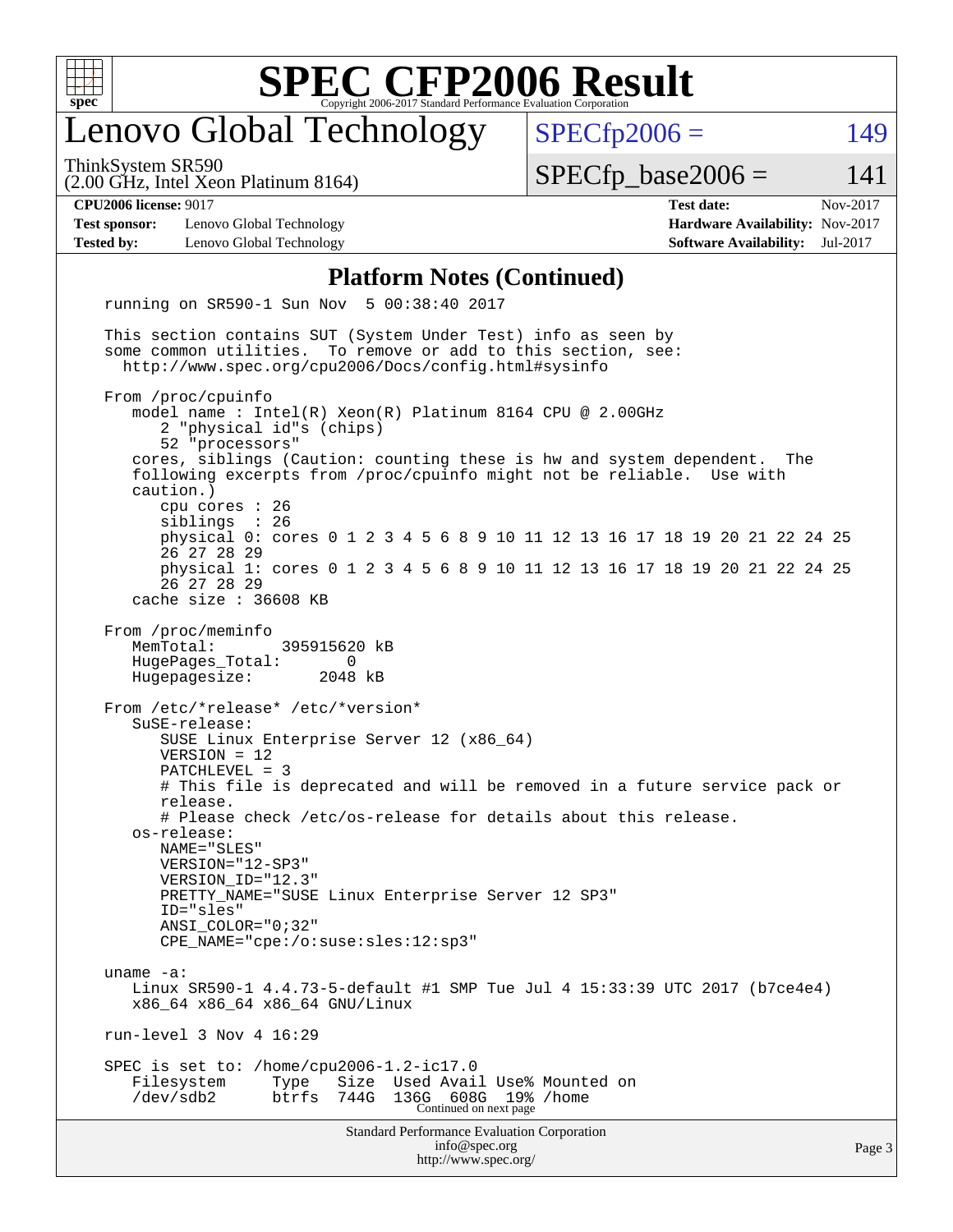

# enovo Global Technology

ThinkSystem SR590

 $SPECfp2006 = 149$  $SPECfp2006 = 149$ 

(2.00 GHz, Intel Xeon Platinum 8164)

 $SPECTp\_base2006 = 141$ 

**[Test sponsor:](http://www.spec.org/auto/cpu2006/Docs/result-fields.html#Testsponsor)** Lenovo Global Technology **[Hardware Availability:](http://www.spec.org/auto/cpu2006/Docs/result-fields.html#HardwareAvailability)** Nov-2017

**[CPU2006 license:](http://www.spec.org/auto/cpu2006/Docs/result-fields.html#CPU2006license)** 9017 **[Test date:](http://www.spec.org/auto/cpu2006/Docs/result-fields.html#Testdate)** Nov-2017 **[Tested by:](http://www.spec.org/auto/cpu2006/Docs/result-fields.html#Testedby)** Lenovo Global Technology **[Software Availability:](http://www.spec.org/auto/cpu2006/Docs/result-fields.html#SoftwareAvailability)** Jul-2017

#### **[Platform Notes \(Continued\)](http://www.spec.org/auto/cpu2006/Docs/result-fields.html#PlatformNotes)**

Additional information from dmidecode:

 Warning: Use caution when you interpret this section. The 'dmidecode' program reads system data which is "intended to allow hardware to be accurately determined", but the intent may not be met, as there are frequent changes to hardware, firmware, and the "DMTF SMBIOS" standard.

 BIOS Lenovo -[TEE119J-1.20]- 09/06/2017 Memory: 12x Hynix HMA84GR7AFR4N-VK 32 GB 2 rank 2666 MHz 4x NO DIMM NO DIMM

(End of data from sysinfo program)

#### **[General Notes](http://www.spec.org/auto/cpu2006/Docs/result-fields.html#GeneralNotes)**

Environment variables set by runspec before the start of the run: KMP\_AFFINITY = "granularity=fine,compact" LD\_LIBRARY\_PATH = "/home/cpu2006-1.2-ic17.0/libs/32:/home/cpu2006-1.2-ic17.0/libs/64:/home/cpu2006-1.2-ic17.0/sh10.2" OMP\_NUM\_THREADS = "52"

 Binaries compiled on a system with 1x Intel Core i7-4790 CPU + 32GB RAM memory using Redhat Enterprise Linux 7.2 Transparent Huge Pages disabled with: echo never > /sys/kernel/mm/transparent\_hugepage/enabled

### **[Base Compiler Invocation](http://www.spec.org/auto/cpu2006/Docs/result-fields.html#BaseCompilerInvocation)**

[C benchmarks](http://www.spec.org/auto/cpu2006/Docs/result-fields.html#Cbenchmarks): icc  $-m64$ 

[C++ benchmarks:](http://www.spec.org/auto/cpu2006/Docs/result-fields.html#CXXbenchmarks) [icpc -m64](http://www.spec.org/cpu2006/results/res2017q4/cpu2006-20171114-50586.flags.html#user_CXXbase_intel_icpc_64bit_fc66a5337ce925472a5c54ad6a0de310)

[Fortran benchmarks](http://www.spec.org/auto/cpu2006/Docs/result-fields.html#Fortranbenchmarks): [ifort -m64](http://www.spec.org/cpu2006/results/res2017q4/cpu2006-20171114-50586.flags.html#user_FCbase_intel_ifort_64bit_ee9d0fb25645d0210d97eb0527dcc06e)

[Benchmarks using both Fortran and C](http://www.spec.org/auto/cpu2006/Docs/result-fields.html#BenchmarksusingbothFortranandC): [icc -m64](http://www.spec.org/cpu2006/results/res2017q4/cpu2006-20171114-50586.flags.html#user_CC_FCbase_intel_icc_64bit_bda6cc9af1fdbb0edc3795bac97ada53) [ifort -m64](http://www.spec.org/cpu2006/results/res2017q4/cpu2006-20171114-50586.flags.html#user_CC_FCbase_intel_ifort_64bit_ee9d0fb25645d0210d97eb0527dcc06e)

### **[Base Portability Flags](http://www.spec.org/auto/cpu2006/Docs/result-fields.html#BasePortabilityFlags)**

 410.bwaves: [-DSPEC\\_CPU\\_LP64](http://www.spec.org/cpu2006/results/res2017q4/cpu2006-20171114-50586.flags.html#suite_basePORTABILITY410_bwaves_DSPEC_CPU_LP64) 416.gamess: [-DSPEC\\_CPU\\_LP64](http://www.spec.org/cpu2006/results/res2017q4/cpu2006-20171114-50586.flags.html#suite_basePORTABILITY416_gamess_DSPEC_CPU_LP64) 433.milc: [-DSPEC\\_CPU\\_LP64](http://www.spec.org/cpu2006/results/res2017q4/cpu2006-20171114-50586.flags.html#suite_basePORTABILITY433_milc_DSPEC_CPU_LP64) 434.zeusmp: [-DSPEC\\_CPU\\_LP64](http://www.spec.org/cpu2006/results/res2017q4/cpu2006-20171114-50586.flags.html#suite_basePORTABILITY434_zeusmp_DSPEC_CPU_LP64)

Continued on next page

Standard Performance Evaluation Corporation [info@spec.org](mailto:info@spec.org) <http://www.spec.org/>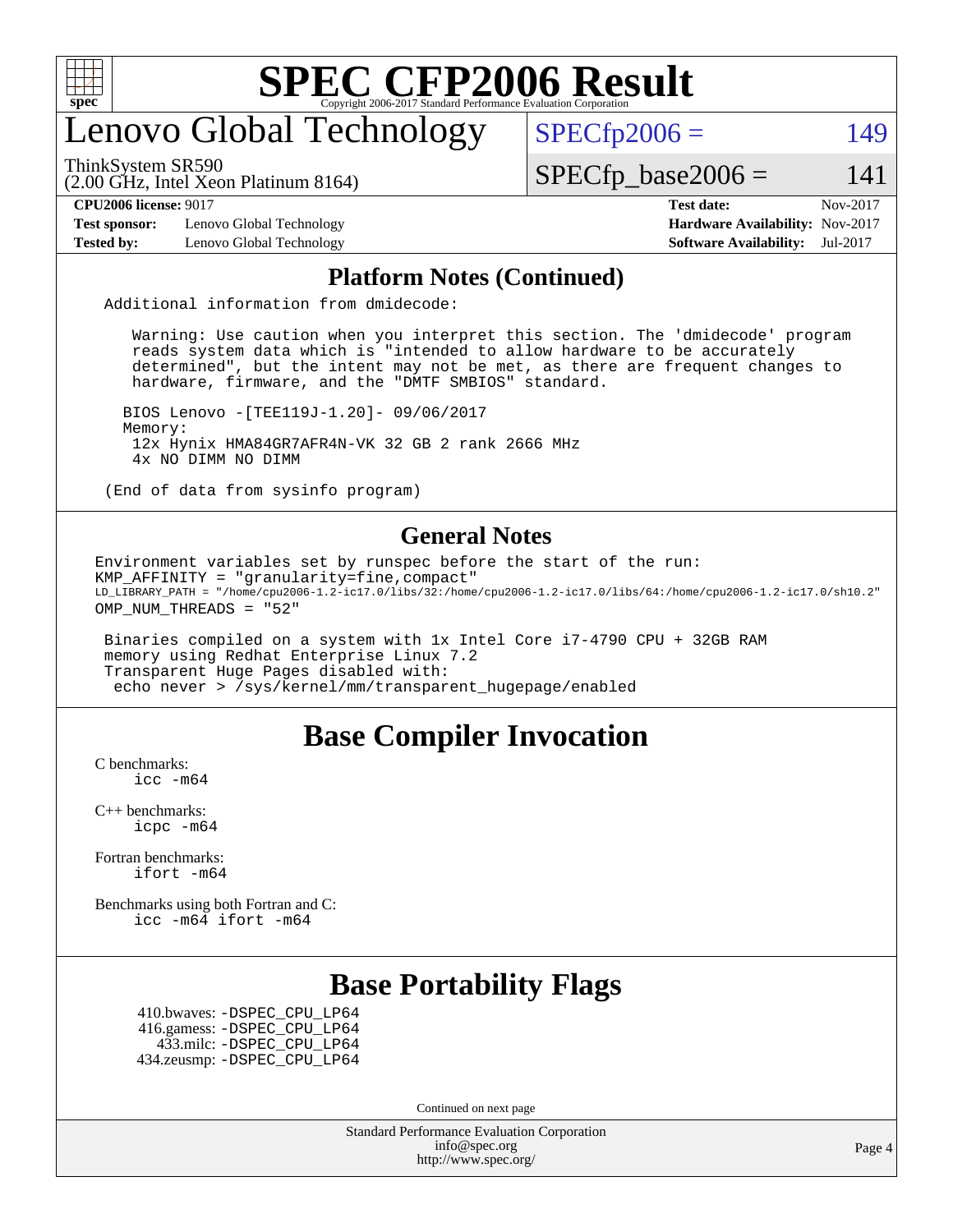

enovo Global Technology

ThinkSystem SR590

 $SPECfp2006 = 149$  $SPECfp2006 = 149$ 

(2.00 GHz, Intel Xeon Platinum 8164)

 $SPECTp\_base2006 = 141$ 

**[Test sponsor:](http://www.spec.org/auto/cpu2006/Docs/result-fields.html#Testsponsor)** Lenovo Global Technology **[Hardware Availability:](http://www.spec.org/auto/cpu2006/Docs/result-fields.html#HardwareAvailability)** Nov-2017

**[CPU2006 license:](http://www.spec.org/auto/cpu2006/Docs/result-fields.html#CPU2006license)** 9017 **[Test date:](http://www.spec.org/auto/cpu2006/Docs/result-fields.html#Testdate)** Nov-2017 **[Tested by:](http://www.spec.org/auto/cpu2006/Docs/result-fields.html#Testedby)** Lenovo Global Technology **[Software Availability:](http://www.spec.org/auto/cpu2006/Docs/result-fields.html#SoftwareAvailability)** Jul-2017

# **[Base Portability Flags \(Continued\)](http://www.spec.org/auto/cpu2006/Docs/result-fields.html#BasePortabilityFlags)**

 435.gromacs: [-DSPEC\\_CPU\\_LP64](http://www.spec.org/cpu2006/results/res2017q4/cpu2006-20171114-50586.flags.html#suite_basePORTABILITY435_gromacs_DSPEC_CPU_LP64) [-nofor\\_main](http://www.spec.org/cpu2006/results/res2017q4/cpu2006-20171114-50586.flags.html#user_baseLDPORTABILITY435_gromacs_f-nofor_main) 436.cactusADM: [-DSPEC\\_CPU\\_LP64](http://www.spec.org/cpu2006/results/res2017q4/cpu2006-20171114-50586.flags.html#suite_basePORTABILITY436_cactusADM_DSPEC_CPU_LP64) [-nofor\\_main](http://www.spec.org/cpu2006/results/res2017q4/cpu2006-20171114-50586.flags.html#user_baseLDPORTABILITY436_cactusADM_f-nofor_main) 437.leslie3d: [-DSPEC\\_CPU\\_LP64](http://www.spec.org/cpu2006/results/res2017q4/cpu2006-20171114-50586.flags.html#suite_basePORTABILITY437_leslie3d_DSPEC_CPU_LP64) 444.namd: [-DSPEC\\_CPU\\_LP64](http://www.spec.org/cpu2006/results/res2017q4/cpu2006-20171114-50586.flags.html#suite_basePORTABILITY444_namd_DSPEC_CPU_LP64) 447.dealII: [-DSPEC\\_CPU\\_LP64](http://www.spec.org/cpu2006/results/res2017q4/cpu2006-20171114-50586.flags.html#suite_basePORTABILITY447_dealII_DSPEC_CPU_LP64) 450.soplex: [-DSPEC\\_CPU\\_LP64](http://www.spec.org/cpu2006/results/res2017q4/cpu2006-20171114-50586.flags.html#suite_basePORTABILITY450_soplex_DSPEC_CPU_LP64) 453.povray: [-DSPEC\\_CPU\\_LP64](http://www.spec.org/cpu2006/results/res2017q4/cpu2006-20171114-50586.flags.html#suite_basePORTABILITY453_povray_DSPEC_CPU_LP64) 454.calculix: [-DSPEC\\_CPU\\_LP64](http://www.spec.org/cpu2006/results/res2017q4/cpu2006-20171114-50586.flags.html#suite_basePORTABILITY454_calculix_DSPEC_CPU_LP64) [-nofor\\_main](http://www.spec.org/cpu2006/results/res2017q4/cpu2006-20171114-50586.flags.html#user_baseLDPORTABILITY454_calculix_f-nofor_main) 459.GemsFDTD: [-DSPEC\\_CPU\\_LP64](http://www.spec.org/cpu2006/results/res2017q4/cpu2006-20171114-50586.flags.html#suite_basePORTABILITY459_GemsFDTD_DSPEC_CPU_LP64) 465.tonto: [-DSPEC\\_CPU\\_LP64](http://www.spec.org/cpu2006/results/res2017q4/cpu2006-20171114-50586.flags.html#suite_basePORTABILITY465_tonto_DSPEC_CPU_LP64) 470.lbm: [-DSPEC\\_CPU\\_LP64](http://www.spec.org/cpu2006/results/res2017q4/cpu2006-20171114-50586.flags.html#suite_basePORTABILITY470_lbm_DSPEC_CPU_LP64) 481.wrf: [-DSPEC\\_CPU\\_LP64](http://www.spec.org/cpu2006/results/res2017q4/cpu2006-20171114-50586.flags.html#suite_basePORTABILITY481_wrf_DSPEC_CPU_LP64) [-DSPEC\\_CPU\\_CASE\\_FLAG](http://www.spec.org/cpu2006/results/res2017q4/cpu2006-20171114-50586.flags.html#b481.wrf_baseCPORTABILITY_DSPEC_CPU_CASE_FLAG) [-DSPEC\\_CPU\\_LINUX](http://www.spec.org/cpu2006/results/res2017q4/cpu2006-20171114-50586.flags.html#b481.wrf_baseCPORTABILITY_DSPEC_CPU_LINUX) 482.sphinx3: [-DSPEC\\_CPU\\_LP64](http://www.spec.org/cpu2006/results/res2017q4/cpu2006-20171114-50586.flags.html#suite_basePORTABILITY482_sphinx3_DSPEC_CPU_LP64)

# **[Base Optimization Flags](http://www.spec.org/auto/cpu2006/Docs/result-fields.html#BaseOptimizationFlags)**

[C benchmarks](http://www.spec.org/auto/cpu2006/Docs/result-fields.html#Cbenchmarks):

[-xCORE-AVX2](http://www.spec.org/cpu2006/results/res2017q4/cpu2006-20171114-50586.flags.html#user_CCbase_f-xCORE-AVX2) [-ipo](http://www.spec.org/cpu2006/results/res2017q4/cpu2006-20171114-50586.flags.html#user_CCbase_f-ipo) [-O3](http://www.spec.org/cpu2006/results/res2017q4/cpu2006-20171114-50586.flags.html#user_CCbase_f-O3) [-no-prec-div](http://www.spec.org/cpu2006/results/res2017q4/cpu2006-20171114-50586.flags.html#user_CCbase_f-no-prec-div) [-parallel](http://www.spec.org/cpu2006/results/res2017q4/cpu2006-20171114-50586.flags.html#user_CCbase_f-parallel) [-qopt-prefetch](http://www.spec.org/cpu2006/results/res2017q4/cpu2006-20171114-50586.flags.html#user_CCbase_f-qopt-prefetch)

[C++ benchmarks:](http://www.spec.org/auto/cpu2006/Docs/result-fields.html#CXXbenchmarks)

[-xCORE-AVX2](http://www.spec.org/cpu2006/results/res2017q4/cpu2006-20171114-50586.flags.html#user_CXXbase_f-xCORE-AVX2) [-ipo](http://www.spec.org/cpu2006/results/res2017q4/cpu2006-20171114-50586.flags.html#user_CXXbase_f-ipo) [-O3](http://www.spec.org/cpu2006/results/res2017q4/cpu2006-20171114-50586.flags.html#user_CXXbase_f-O3) [-no-prec-div](http://www.spec.org/cpu2006/results/res2017q4/cpu2006-20171114-50586.flags.html#user_CXXbase_f-no-prec-div) [-qopt-prefetch](http://www.spec.org/cpu2006/results/res2017q4/cpu2006-20171114-50586.flags.html#user_CXXbase_f-qopt-prefetch)

[Fortran benchmarks](http://www.spec.org/auto/cpu2006/Docs/result-fields.html#Fortranbenchmarks):

[-xCORE-AVX2](http://www.spec.org/cpu2006/results/res2017q4/cpu2006-20171114-50586.flags.html#user_FCbase_f-xCORE-AVX2) [-ipo](http://www.spec.org/cpu2006/results/res2017q4/cpu2006-20171114-50586.flags.html#user_FCbase_f-ipo) [-O3](http://www.spec.org/cpu2006/results/res2017q4/cpu2006-20171114-50586.flags.html#user_FCbase_f-O3) [-no-prec-div](http://www.spec.org/cpu2006/results/res2017q4/cpu2006-20171114-50586.flags.html#user_FCbase_f-no-prec-div) [-parallel](http://www.spec.org/cpu2006/results/res2017q4/cpu2006-20171114-50586.flags.html#user_FCbase_f-parallel) [-qopt-prefetch](http://www.spec.org/cpu2006/results/res2017q4/cpu2006-20171114-50586.flags.html#user_FCbase_f-qopt-prefetch)

[Benchmarks using both Fortran and C](http://www.spec.org/auto/cpu2006/Docs/result-fields.html#BenchmarksusingbothFortranandC):

[-xCORE-AVX2](http://www.spec.org/cpu2006/results/res2017q4/cpu2006-20171114-50586.flags.html#user_CC_FCbase_f-xCORE-AVX2) [-ipo](http://www.spec.org/cpu2006/results/res2017q4/cpu2006-20171114-50586.flags.html#user_CC_FCbase_f-ipo) [-O3](http://www.spec.org/cpu2006/results/res2017q4/cpu2006-20171114-50586.flags.html#user_CC_FCbase_f-O3) [-no-prec-div](http://www.spec.org/cpu2006/results/res2017q4/cpu2006-20171114-50586.flags.html#user_CC_FCbase_f-no-prec-div) [-parallel](http://www.spec.org/cpu2006/results/res2017q4/cpu2006-20171114-50586.flags.html#user_CC_FCbase_f-parallel) [-qopt-prefetch](http://www.spec.org/cpu2006/results/res2017q4/cpu2006-20171114-50586.flags.html#user_CC_FCbase_f-qopt-prefetch)

### **[Peak Compiler Invocation](http://www.spec.org/auto/cpu2006/Docs/result-fields.html#PeakCompilerInvocation)**

[C benchmarks](http://www.spec.org/auto/cpu2006/Docs/result-fields.html#Cbenchmarks): [icc -m64](http://www.spec.org/cpu2006/results/res2017q4/cpu2006-20171114-50586.flags.html#user_CCpeak_intel_icc_64bit_bda6cc9af1fdbb0edc3795bac97ada53)

[C++ benchmarks:](http://www.spec.org/auto/cpu2006/Docs/result-fields.html#CXXbenchmarks) [icpc -m64](http://www.spec.org/cpu2006/results/res2017q4/cpu2006-20171114-50586.flags.html#user_CXXpeak_intel_icpc_64bit_fc66a5337ce925472a5c54ad6a0de310)

[Fortran benchmarks](http://www.spec.org/auto/cpu2006/Docs/result-fields.html#Fortranbenchmarks): [ifort -m64](http://www.spec.org/cpu2006/results/res2017q4/cpu2006-20171114-50586.flags.html#user_FCpeak_intel_ifort_64bit_ee9d0fb25645d0210d97eb0527dcc06e)

[Benchmarks using both Fortran and C](http://www.spec.org/auto/cpu2006/Docs/result-fields.html#BenchmarksusingbothFortranandC): [icc -m64](http://www.spec.org/cpu2006/results/res2017q4/cpu2006-20171114-50586.flags.html#user_CC_FCpeak_intel_icc_64bit_bda6cc9af1fdbb0edc3795bac97ada53) [ifort -m64](http://www.spec.org/cpu2006/results/res2017q4/cpu2006-20171114-50586.flags.html#user_CC_FCpeak_intel_ifort_64bit_ee9d0fb25645d0210d97eb0527dcc06e)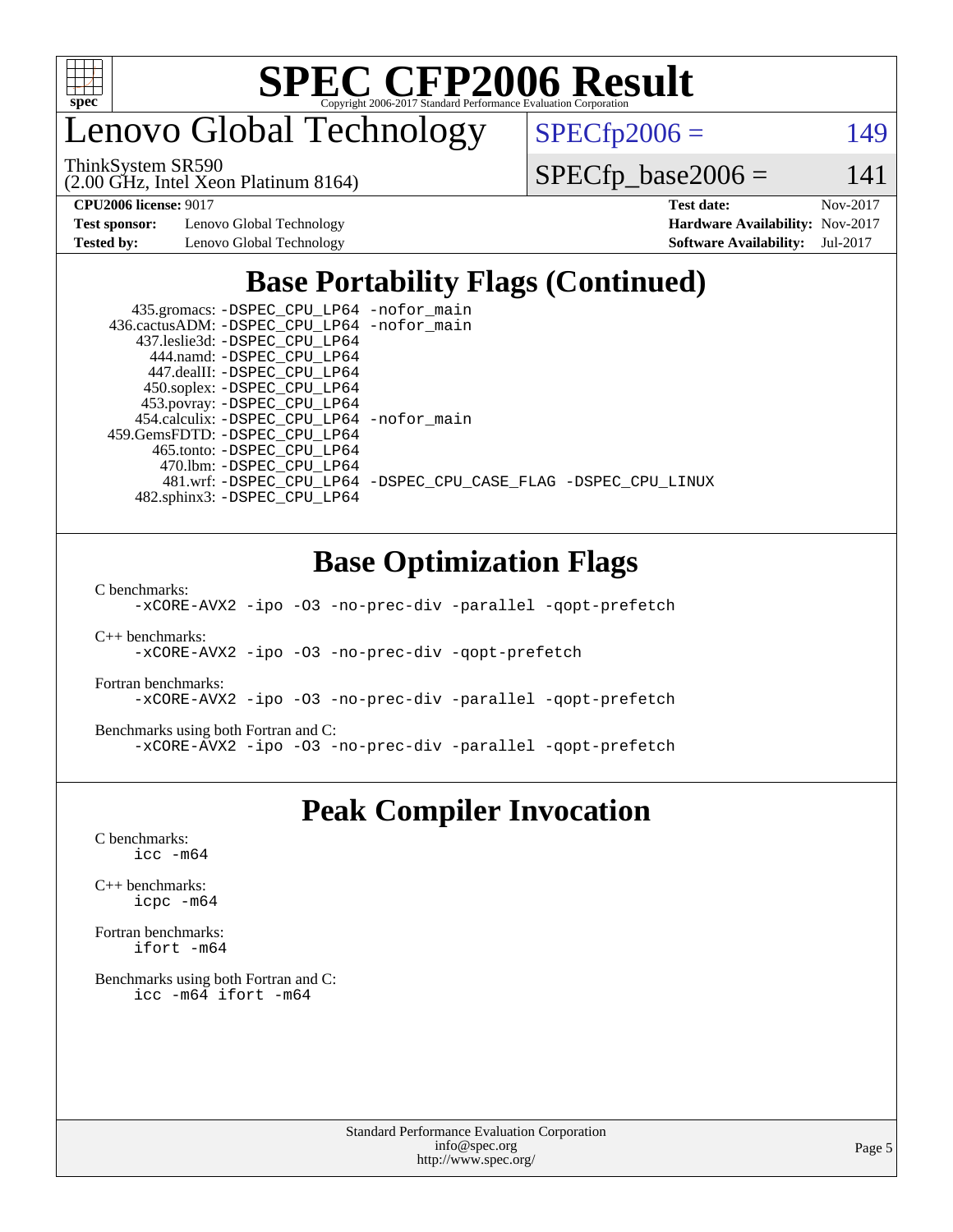

# enovo Global Technology

ThinkSystem SR590

 $SPECTp2006 = 149$ 

 $SPECTp\_base2006 = 141$ 

(2.00 GHz, Intel Xeon Platinum 8164)

**[Test sponsor:](http://www.spec.org/auto/cpu2006/Docs/result-fields.html#Testsponsor)** Lenovo Global Technology **[Hardware Availability:](http://www.spec.org/auto/cpu2006/Docs/result-fields.html#HardwareAvailability)** Nov-2017 **[Tested by:](http://www.spec.org/auto/cpu2006/Docs/result-fields.html#Testedby)** Lenovo Global Technology **[Software Availability:](http://www.spec.org/auto/cpu2006/Docs/result-fields.html#SoftwareAvailability)** Jul-2017

**[CPU2006 license:](http://www.spec.org/auto/cpu2006/Docs/result-fields.html#CPU2006license)** 9017 **[Test date:](http://www.spec.org/auto/cpu2006/Docs/result-fields.html#Testdate)** Nov-2017

# **[Peak Portability Flags](http://www.spec.org/auto/cpu2006/Docs/result-fields.html#PeakPortabilityFlags)**

Same as Base Portability Flags

# **[Peak Optimization Flags](http://www.spec.org/auto/cpu2006/Docs/result-fields.html#PeakOptimizationFlags)**

[C benchmarks](http://www.spec.org/auto/cpu2006/Docs/result-fields.html#Cbenchmarks):

433.milc: basepeak = yes

 $470.$ lbm: basepeak = yes

 $482$ .sphinx3: basepeak = yes

[C++ benchmarks:](http://www.spec.org/auto/cpu2006/Docs/result-fields.html#CXXbenchmarks)

```
 444.namd: -prof-gen(pass 1) -prof-use(pass 2) -xCORE-AVX2(pass 2)
        -par-num-threads=1(pass 1) -ipo(pass 2) -O3(pass 2)
        -no-prec-div(pass 2) -fno-alias -auto-ilp32
```
447.dealII: basepeak = yes

 $450$ .soplex: basepeak = yes

```
 453.povray: -prof-gen(pass 1) -prof-use(pass 2) -xCORE-AVX2(pass 2)
         -par-num-threads=1-ipo-O3(pass 2)-no-prec-div(pass 2) -unroll4 -ansi-alias
```
[Fortran benchmarks](http://www.spec.org/auto/cpu2006/Docs/result-fields.html#Fortranbenchmarks):

```
410.bwaves: basepeak = yes 416.gamess: -prof-gen(pass 1) -prof-use(pass 2) -xCORE-AVX2(pass 2)
            -par-num-threads=1-ipo-O3(pass 2)-no-prec-div(pass 2) -unroll2 -inline-level=0 -scalar-rep-
    434.zeusmp: basepeak = yes
    437.leslie3d: basepeak = yes
 459.GemsFDTD: -prof-gen(pass 1) -prof-use(pass 2) -xCORE-AVX2(pass 2)
            -par-num-threads=1-ipo-O3(pass 2)-no-prec-div(pass 2) -unroll2 -inline-level=0
            -qopt-prefetch -parallel
      465.tonto: -prof-gen(pass 1) -prof-use(pass 2) -xCORE-AVX2(pass 2)
            -par-num-threads=1(pass 1) -ipo(pass 2) -O3(pass 2)
            -no-prec-div-inline-calloc-qopt-malloc-options=3
            -auto -unroll4
```
Continued on next page

```
Standard Performance Evaluation Corporation
             info@spec.org
           http://www.spec.org/
```